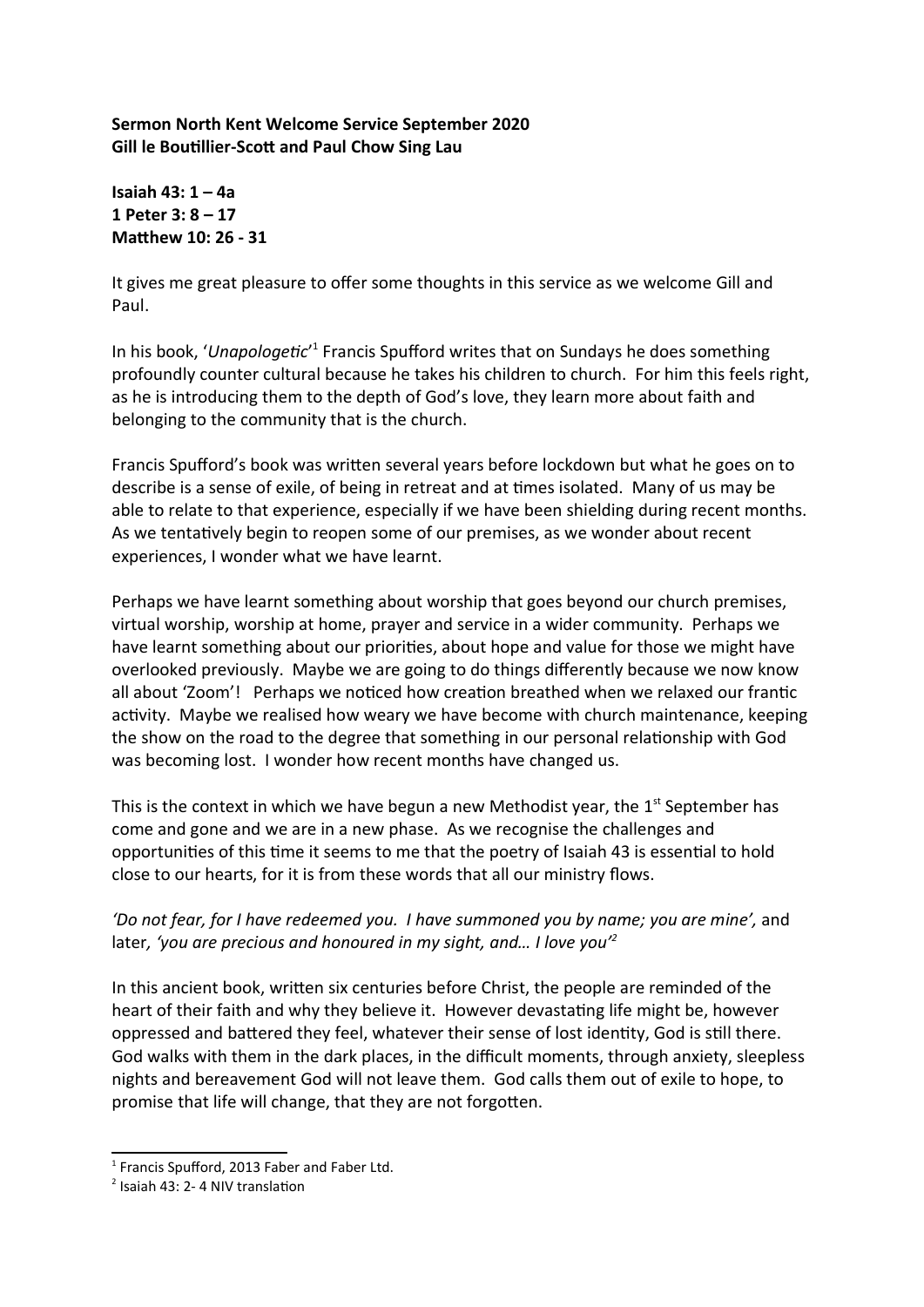All these centuries later the passage speaks to us now, it reminds us that God is with us even when we feel like we are standing on shifting sand, when much feels uncertain, that nothing will separate us from God's grace.

We are precious, the apple of God's eye, the pearl in the oyster, our names written on the palm of God's hand. We are honoured, respected and most of all we are loved.

Whoever we are, whatever our past, whatever will come next, we are loved and we are called to love with the same depth of purpose.

Desmond Tutu writes of God's dream for us, a dream of fullness of life for every person. This is not the same as a plan, this is something more expansive, but there are possibilities out there for us, destiny and potential fulfilled.

We are called to a life that is full of God's possibilities, as individuals and also as the church, sometimes this feels like a risky business!

In the first letter of Peter, at verse 15, we heard his words about being ready to give an account of the hope that is in us and to do so with gentleness and respect. Just now these words seem speak profoundly – we are reminded to give an account of our hope even though the world feels troubled, when we are still fearful, when we are uncertain, when there are those who feel lost and those who ache for connection and to do so gently and with respect.

Just recently the rainbow symbol of hope has been all around us. We have placed our hope in those who work in the NHS, in schools, in public service, in supermarkets, in deliveries. Our Christian hope is in a God who stands with us in the midst of the marketplace, a God who is present at the hospital bed and in the school playground. God who carries us when we are unsure, God who helps us to discern the right path to follow when we just don't know. God who reaches out to us when we can barely discern a deeper presence because we feel lost.

We are persistently reminded not to be frightened. To always be prepared to give an account of the hope that is in us, to seek peace and pursue it, to do what is right and good. We wonder what the future will hold, we wonder about our churches, our ministry and how being so shaken will impact on what is to come in the future. Perhaps things will change, perhaps it is right that they do. May we remember at the beginning of this new year that we are precious to God, loved people who are called to give an account of the hope that is in us, as we continue to proclaim good news, in pulpits, church car parks or someplace distant on the internet.

Let us allow God's creative possibilities to flourish through us. This is my prayer.

Go gently, be kind to yourself in changing times, know you are loved, proclaim love, pray without ceasing,